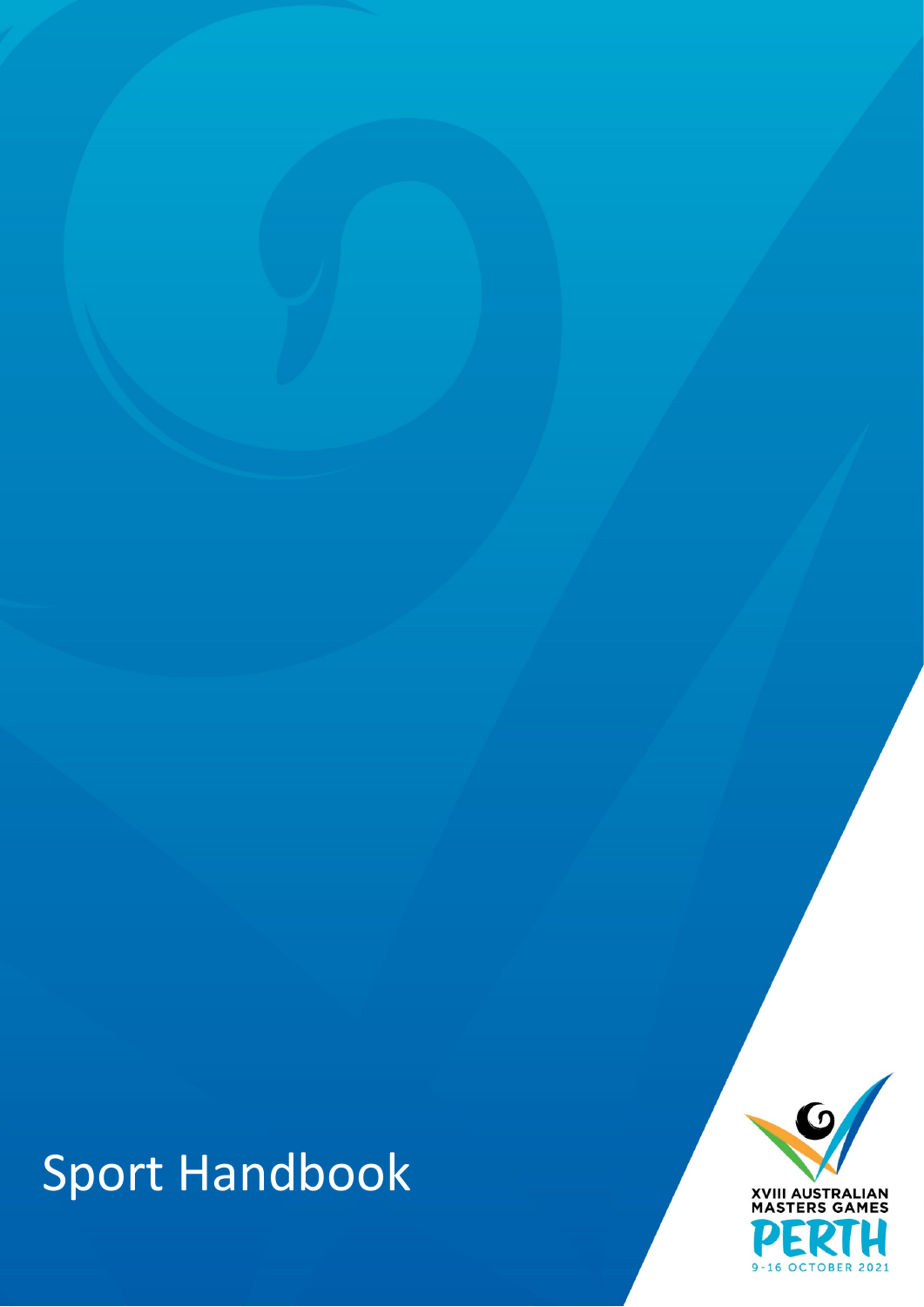# **CONTENTS**

| $\mathbf{1}$            |  |  |  |
|-------------------------|--|--|--|
| $\overline{2}$          |  |  |  |
| $\overline{\mathbf{3}}$ |  |  |  |
| 4                       |  |  |  |
| 5                       |  |  |  |
| 6                       |  |  |  |
| $\overline{\mathbf{z}}$ |  |  |  |
| 8                       |  |  |  |
| 9                       |  |  |  |
| 10                      |  |  |  |
|                         |  |  |  |
|                         |  |  |  |
|                         |  |  |  |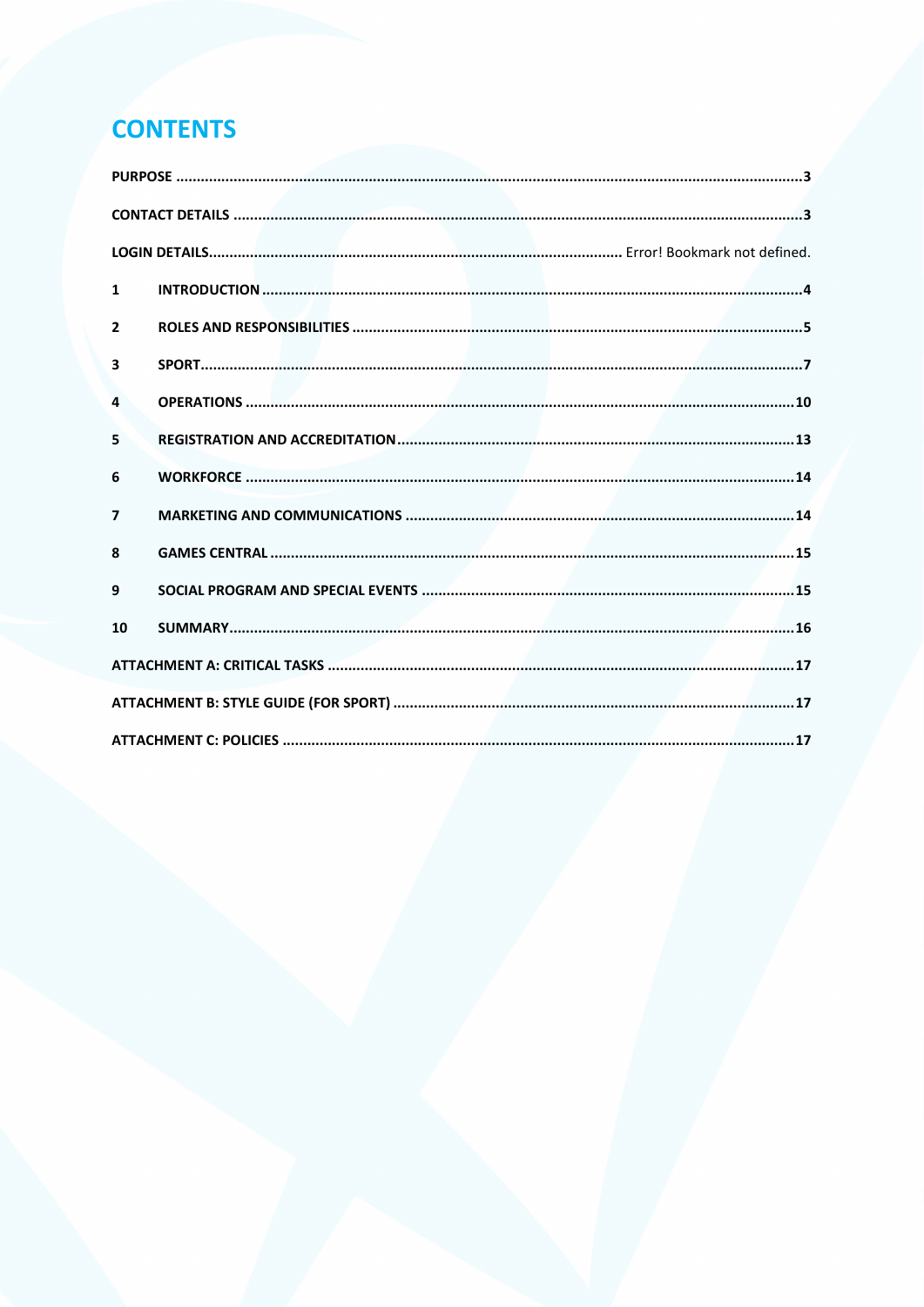### <span id="page-2-0"></span>**PURPOSE**

This handbook is designed to clearly detail the responsibilities of each organisation contracted to deliver sport at the 2021 Australian Masters Games (AMG) by providing information, guidelines, detailed requirements and templates.

## <span id="page-2-1"></span>**CONTACT DETAILS**

AMG Office 14/24 Parkland Rd, Osborne Park WA 6017 Phone: (08) 6146 3250 Email[: amg.admin@unisport.com.au](mailto:amg.admin@unisport.com.au)

### **SPORT CONVENOR HUB**

The Sport Convenor Hub is home to all the information you require to run your event. AMG Management will upload all relevant documents and links to this webpage. The webpage is accessible from [www.AustralianMastersGames.com](http://www.australianmastersgames.com/) homepage.

**Address:** <https://australianmastersgames.com/sports/2021-amg-sport-convenor-hub/>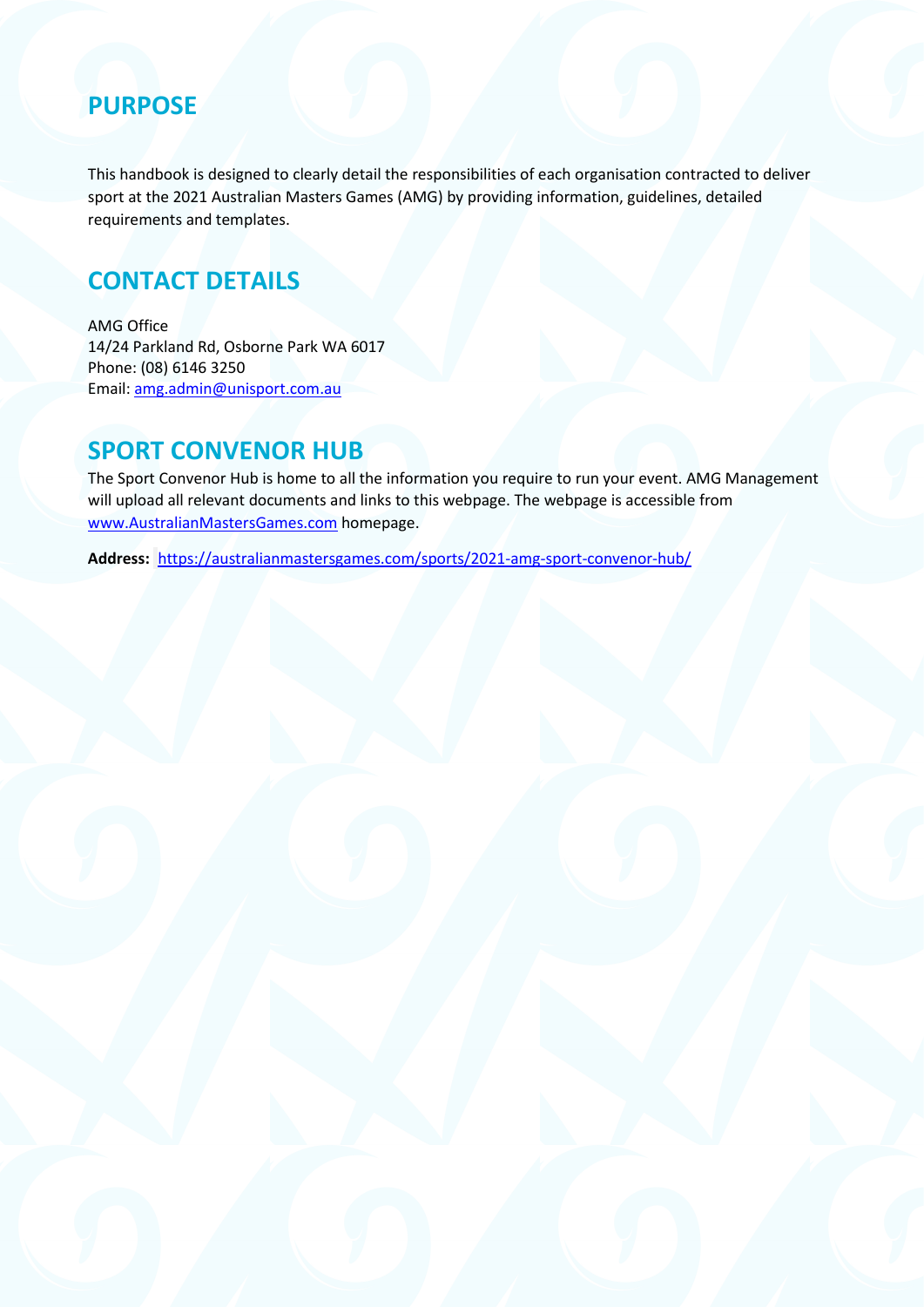## <span id="page-3-0"></span>**1 INTRODUCTION**

### **1.1 Philosophy of the Australian Masters Games**

The Australian Masters Games (AMG) is a week-long festival of sport that brings together weekend warriors from around Australia, and the world, to enjoy an extensive sport and social program in an exciting holiday destination.

The eight-day event will be conducted under the Confederation of Australian Sport's (CAS) charter of "Sport for All", providing the opportunity for participation and competition for people over the age of 30 years, regardless of background or ability, with the aim of encouraging lifelong participation in sport.

The AMG provides an opportunity to:

- Make the wider community aware of the benefits of sport
- Encourage and engage the Masters sport demographic in ongoing activity that is beneficial to their and the community's long term health and wellbeing
- Encourage a positive, active lifestyle in the community that is balanced with social outcomes and opportunities
- Reaffirm with all levels of sports administration the importance of participation opportunities for mature-aged sportspeople
- Demonstrate the myriad of attractions of sport: skill, achievement, competition, social interaction, and satisfaction

### **1.2 Key event pillars**

The 2021 AMG will focus on the following key event pillars:

#### 1.2.1 The Sport

The AMG is one of Australia's largest regular multisport festivals. In 2021, the AMG will deliver an extensive sport program offering over 50 different sports.

#### 1.2.2 The Social Program

The AMG is renowned for its social program almost as much as the sport. In 2021, the AMG will deliver a revitalised social program including three special events in iconic West Australian venues and a jam-packed entertainment program.

#### 1.2.3 The Destination

The AMG is a truly national event, offering an exciting new location to explore each edition. In 2021, the AMG heads west to Perth. Through its city partners and travel partner, the AMG will encourage and provide opportunities to explore the destination through pre and post touring.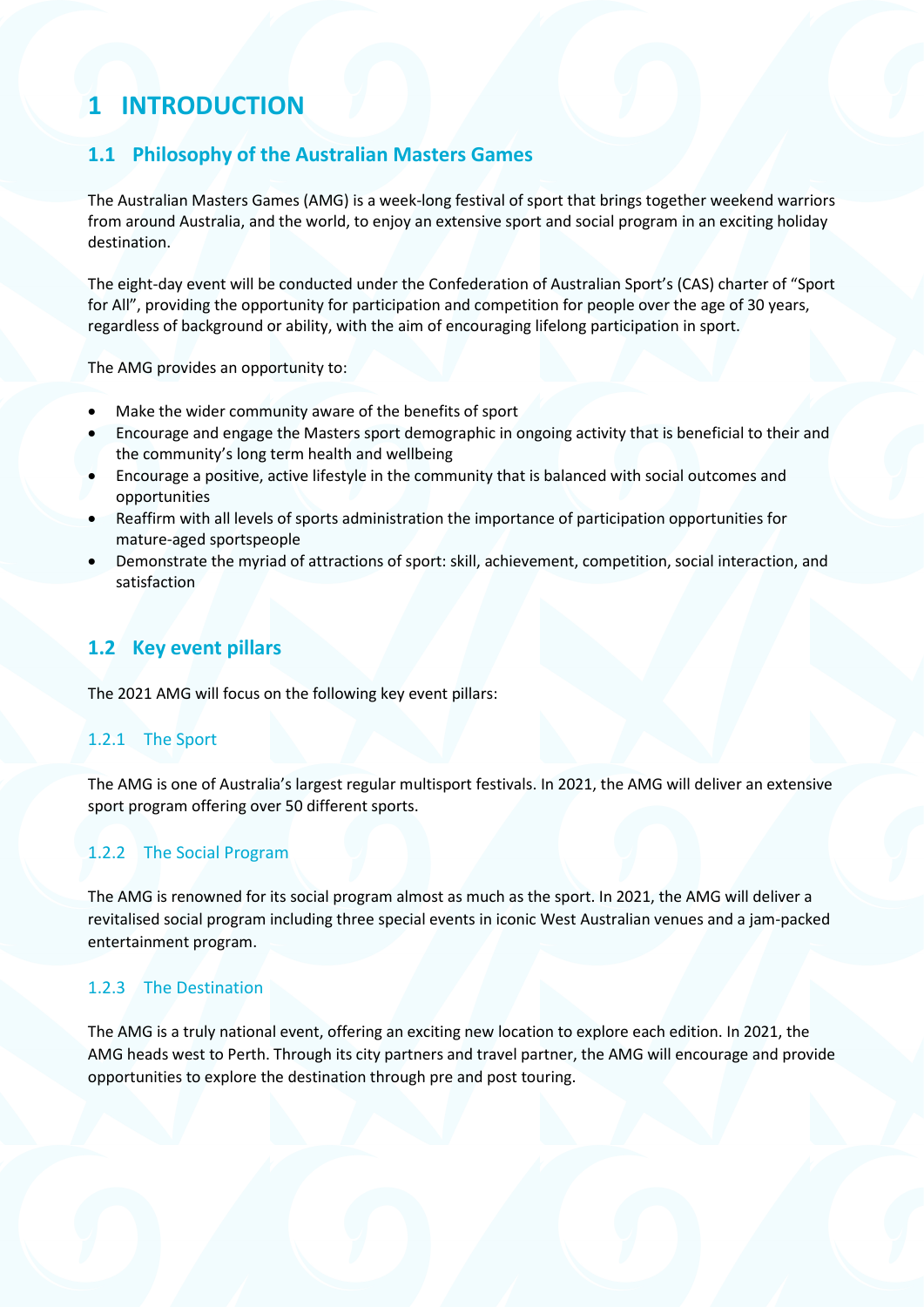## <span id="page-4-0"></span>**2 ROLES AND RESPONSIBILITIES**

The AMG is owned by and is a key program of the Confederation of Australian Sport's (CAS) 'Sport for All' platform.

The 2021 AMG is proudly supported by the Western Australian Government through Tourism Western Australia and is managed by UniSport Australia Limited (UniSport) under the direction of CAS.

The 2021 AMG is managed, on a day to day basis, by the Perth based 2021 AMG Project Management Team.

UniSport Australia and the 2021 AMG Project Management Team recognise the commitment of your organisation to the delivery of the sport program as part of the Games. Your dedication, time and support in delivering what will be a highly successful and memorable AMG is greatly appreciated.

#### **2.1 2021 AMG Project Management Team structure**



### **2.2 Agreement between UniSport Australia and the sporting organisations**

All sporting organisations involved in the 2021 AMG will enter into a Sport Agreement with UniSport Australia. The Sport Agreement outlines the roles and responsibilities of both parties, highlighted by the **Attachment A: Critical Tasks**.

Please refer to the 2021 AMG Sport Agreement for further information.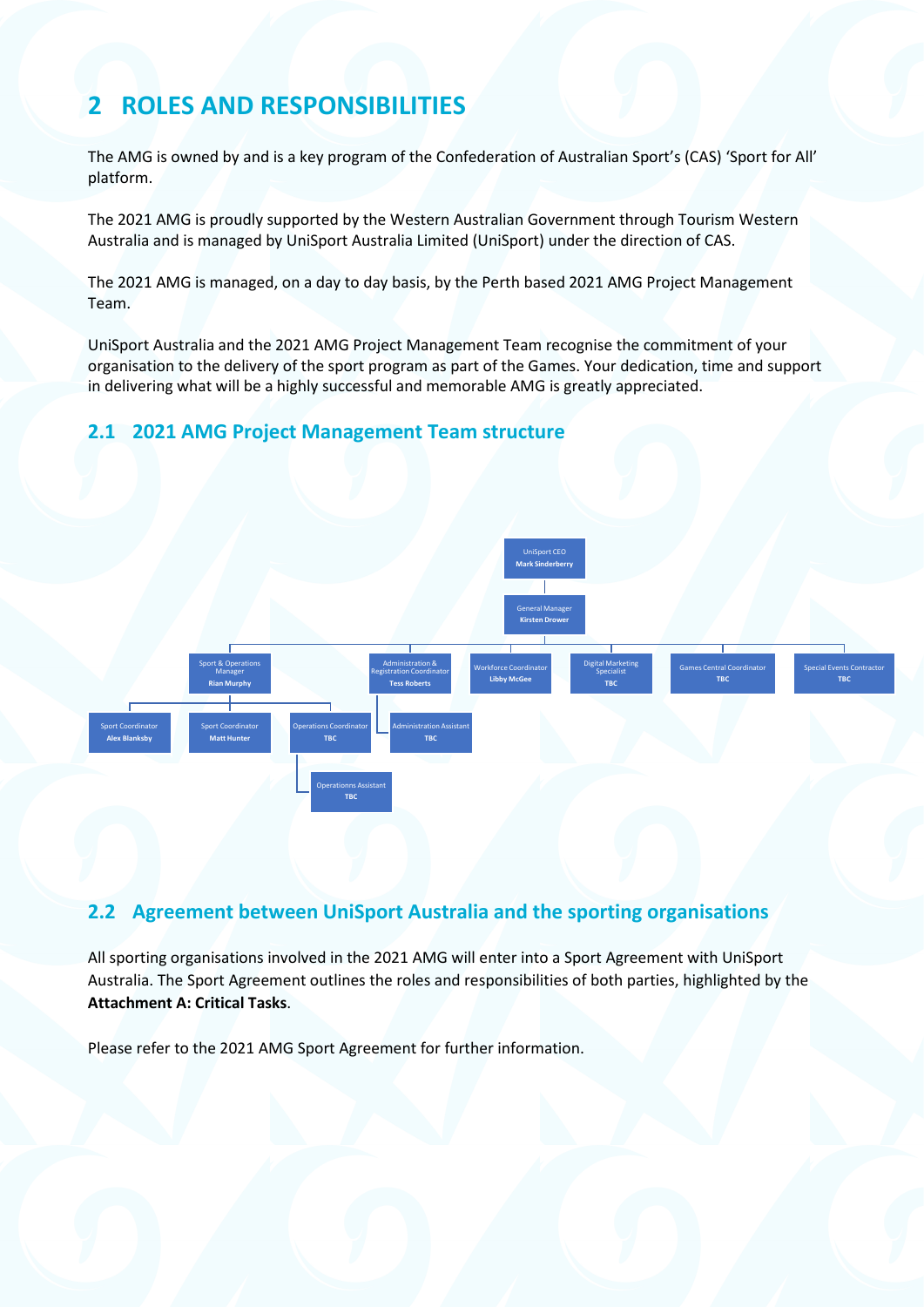### **2.3 The role of UniSport Australia and AMG management**

UniSport grants the sporting organisation exclusive rights to conduct their sport at the 2021 AMG. UniSport is responsible for distributing the sport fees and performing the UniSport Tasks as outlined in the Sport Agreement.

UniSport's responsibilities include, but are not limited to:

- Promote the Games in Western Australia, nationally and internationally
- Publish and distribute registration information
- Develop and provide training to sporting organisations for the online registration system
- Administer the operation of the online registration system
- Create, distribute and implement Games policies and procedures
- Design, order and distribute the Games medals to sporting organisations
- Provide disputes and appeals process for participants
- Organise Games social program, special events and opening and closing ceremonies

Please refer to clause 4 of the 2021 AMG Sport Agreement for further information.

### **2.4 The role of participating sporting organisations**

The sporting organisations are responsible for organising and conducting the Event to an appropriate national standard in accordance with the terms of the Sport Agreement. Completion of the tasks in **Attachment A: Critical Tasks** by the dates set, will assist sporting organisations in achieving the appropriate national standard.

Sporting organisation responsibilities include, but are not limited to:

- Venue selection and hire
- Development of Event schedule in conjunction with UniSport; including draws and schedules
- Employment of officials; referees, linesmen, umpires, timekeepers as required
- Marketing and promotion of the Games to existing state and national contacts
- Communication to participants
- Provision of competition equipment
- Event results management
- Supplying and implementing the competition rules including sport specific disputes, appeals and judiciaries
- Planning and implementation of medal ceremonies
- Implementation and adherence to 2021 AMG policies

Please refer to clause 5 of the 2021 AMG Agreement for further information.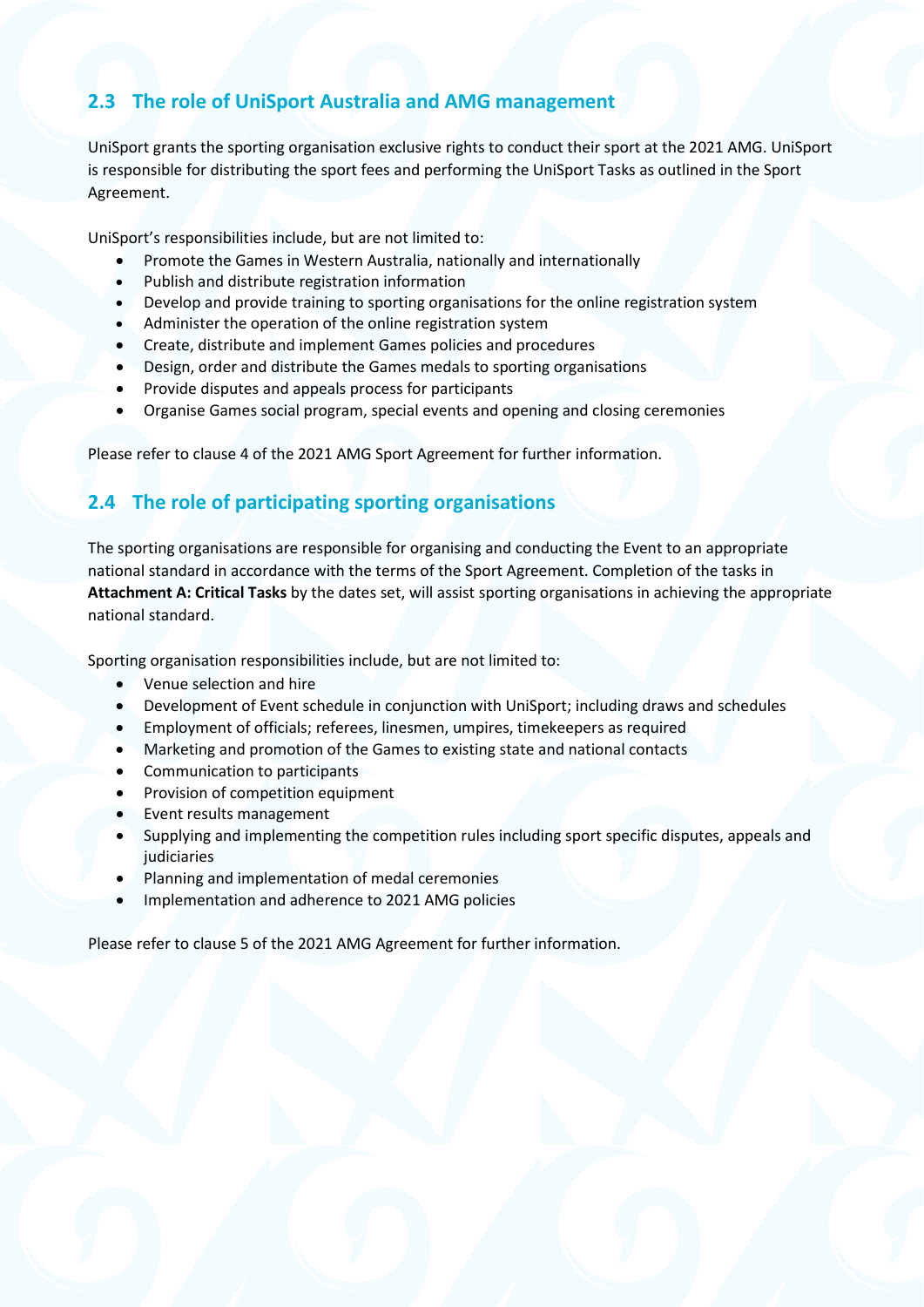## <span id="page-6-0"></span>**3 SPORT**

### **3.1 Sport organising committees**

To ensure that the event is delivered to the standard expected, sporting organisations are required to develop a sport organising committee. This committee will be responsible for the ongoing management and organisation of the sport as part of the Games. The structure of the committee is to be decided upon by the sporting organisation, AMG management can provide advice where required.

Please refer to clause 5.2 (i) of the 2021 AMG Sport Agreement for further information.

### **3.2 Sport critical tasks**

Each sport organising committee will be expected to work with AMG management to submit all necessary documentation outlined in **Attachment A: Critical Tasks**. AMG management will assist with completion and actioning tasks as required.

### **3.3 Sport meetings**

Sport meetings play an integral role in Games planning and are an effective communication tool between AMG management and the sporting organisations. The first meeting of 2021 was held on 24 February. There will be another two in person sport meetings and two online sport updates prior to the Games. Times and dates to be confirmed.

Sporting meeting attendance is strongly encouraged, if members of the sport organising committee are unable to attend, they must inform AMG management.

### **3.4 Correspondence with the AMG office**

All sports will be designated an AMG Sport Coordinator, to whom all issues and queries should be directed in the first instance. If the designated Sport Coordinator is away or unavailable, the Sport and Operations Manager is the second line of communication.

Any issue that arises throughout the lead up to the Games needs to be fully dealt with and needs to be done so by making contact with the AMG office for assistance. Preferred contact in the lead up to the event is during business hours, however if your request is urgent, staff may be available to provide assistance outside of business hours.

### **3.5 Sport venues**

The AMG prides itself on being a high profile, mass participation multisport event on the Australian sport calendar. To maintain this reputation, and to ensure a successful and memorable Games, all sport venues used for competition throughout the Games must be of the appropriate standard.

To ensure that this is the case, all AMG sport venues will be visited and inspected by AMG management. This is to ensure that aspects of the venue (including, but not limited to, Occupational Health and Safety, amenities, facility standards, etc.) support the delivery of a high-level sporting competition as part of the Games.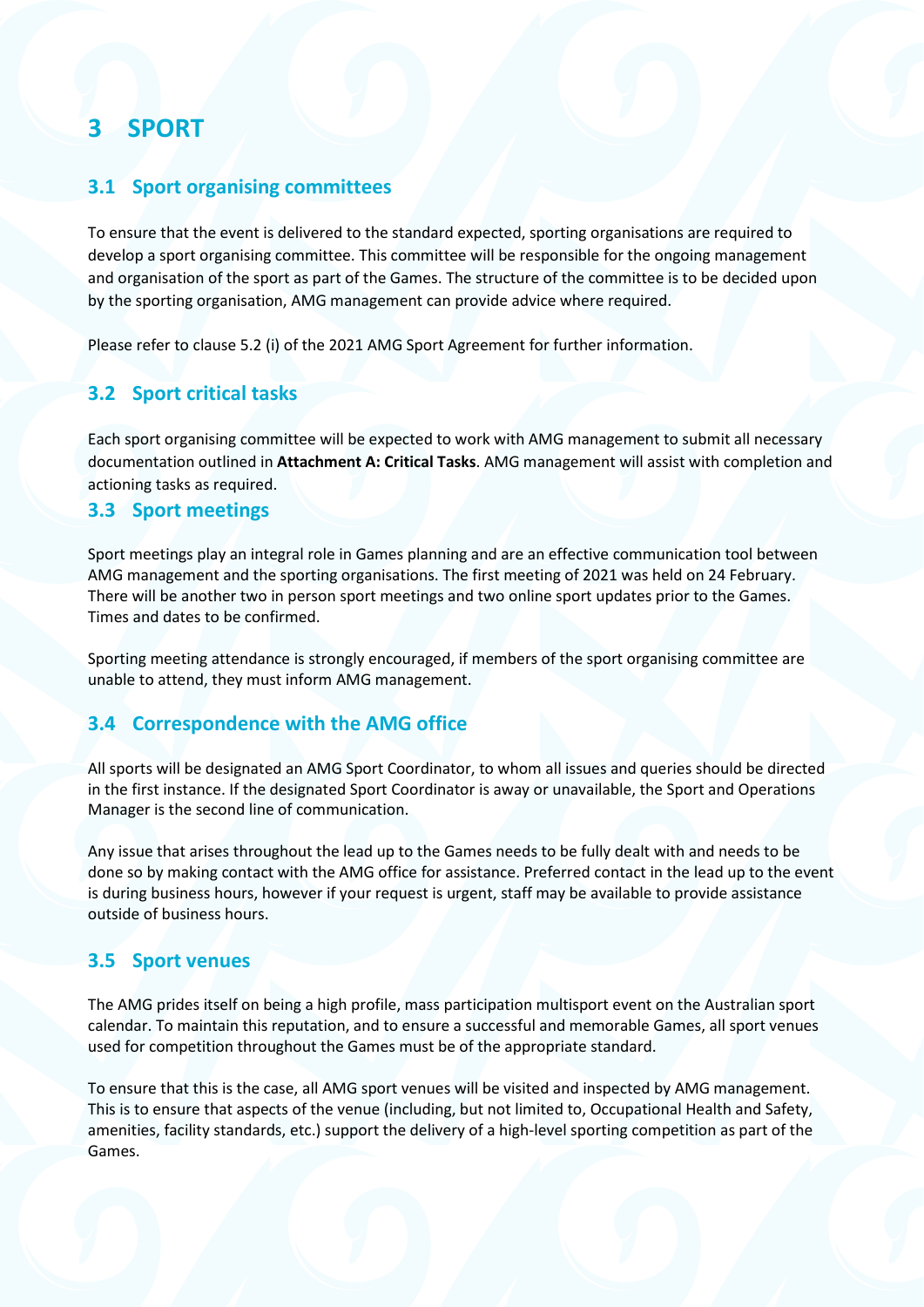All sports will also need to ensure that adequate venues are booked well in advance and have contingency venues available for use in the instance that participation targets are exceeded.

### **3.6 Sport web pages**

Each sport will be provided with its own sport specific webpage on the AMG website. This webpage will be a very valuable communication tool for sports as all Games details and up to date sport information will be posted on this page. The webpage has detailed results, calendar of events, online entry, rules and regulations, venue details and further information.

### **3.7 Open entry participation**

Entry into the AMG should be open to anyone who satisfies the sport's minimum age requirement and safety and statutory requirements.

Registrations will not be accepted from individuals under a suspension or ban from their sport. To this end, sports will need to advise AMG management of any such bans or suspensions where possible. Ultimately Sport Convenors will be responsible for identifying any ineligible participants.

### **3.8 Inclusion**

The Australian Masters Games (AMG) is committed to providing a safe and inclusive environment for all participants regardless of ethnicity, location, religious or political beliefs, cultural background, sexuality or gender. Recognising the diversity of Games participants, our commitment to be an inclusive event is reflected in our core values and our commitment to the sport sector, but it also reflects the diversity of the sport community.

Our vision is "sport for all" and we celebrate diversity of sex, gender, identity, gender expression, sexual orientation, intersex status, ability, skill, cultural background, ethnicity, location, religious or political beliefs and welcome all to gain a positive experience through sport.

The AMG has zero tolerance to any form of bullying, harassment, direct or indirect discrimination based on a person's identification in the diverse groups.

AMG management can assist sports in planning and in making contact with specialist organisations that can provide advice and assistance in this regard.

Please refer to **Attachment C: Policies** for the Social Inclusion Policy.

### **3.9 Minimum age and age groupings**

Unless a National Sporting Organisation has stipulated otherwise for their sport, thirty (30) years will be the minimum age for competition in the Games. All competitors must have reached this minimum age by 31 December 2021. A participant's age as at 31 December 2021 will also be used for determining age groups, unless the National Sporting Organisation has set an alternative date for national competition. Sport programs should cater for as wide a range of age groups as possible, whilst still ensuring viable competitions. In general, age divisions should not be broader than 10 years.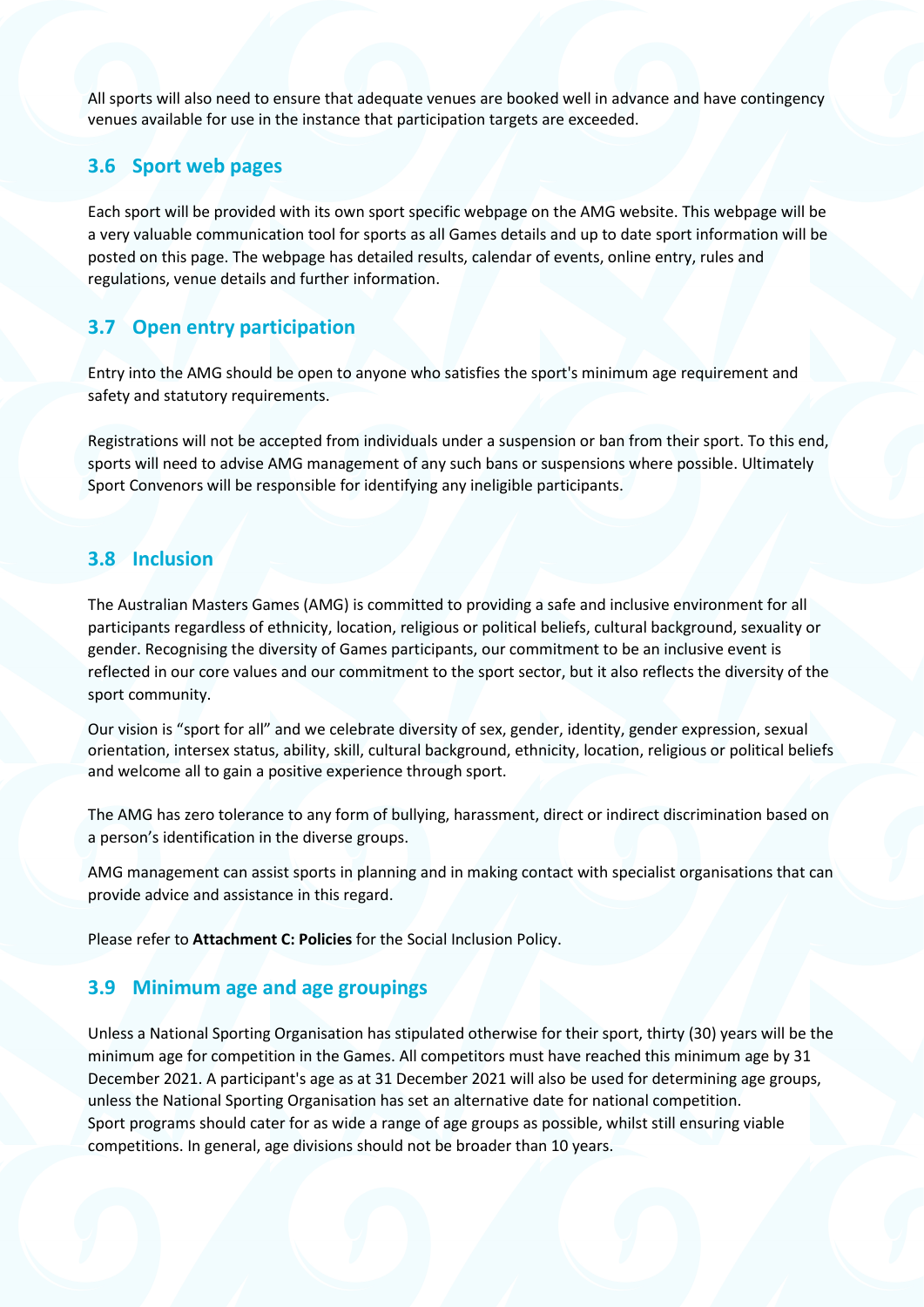The practice of competing in lower age groups in individual events should not be permitted. For individual sports, organisers should limit entry to only one age group or specify age groups with an upper and lower age, so that older participants do not compete in younger age groups and possibly win more than one age group.

For team sports, organisers should encourage participants to compete in only one team or age group, but age groups are best specified with a lower age only to allow for greater flexibility in placing individuals into teams and teams into the draw.

Organisers of team competitions will be expected to develop procedures for placing individual entries into teams.

### **3.10 Under-age or non-registered participants**

Participants are required to meet and agree to the minimum age requirements when registering for the Games and/or at any time during the competition. This is stipulated clearly in the Registration Terms and Conditions as part of the Games registration process.

Sports will be required to ensure that only legitimate players, who have paid the required Games fee and sport fee and have been accredited by AMG management, are permitted to participate.

Non-registered participants are not permitted access to the competition area and there are potentially serious insurance and liability implications associated with such practice.

### **3.11 Incorporation of other 'championships' within the program**

Any sports wishing to combine existing championships such as their national or state masters competition into the AMG must gain approval from AMG management.

### **3.12 Playing rules and competition structure**

Playing rules and competition structure should be those set by the National Sporting Organisation for the Masters component of their sport. 2021 AMG sport organising committees should modify these only if necessary, to suit local conditions and to comply with the AMG philosophy of 'Sport for All'.

### **3.13 Draws and Results**

### **3.14 Judiciary/Appeals committee**

2021 AMG sport organising committees are responsible for establishing and informing participants of the judiciary and appeals committee structure and procedure.

As per the AMG Sport Dispute and Appeals Policy in **Attachment C: Policies**, AMG management will establish the AMG Appeals Committee when required.

The AMG Appeals Committee will deal with official complaints and appeals that cannot be resolved by the sport.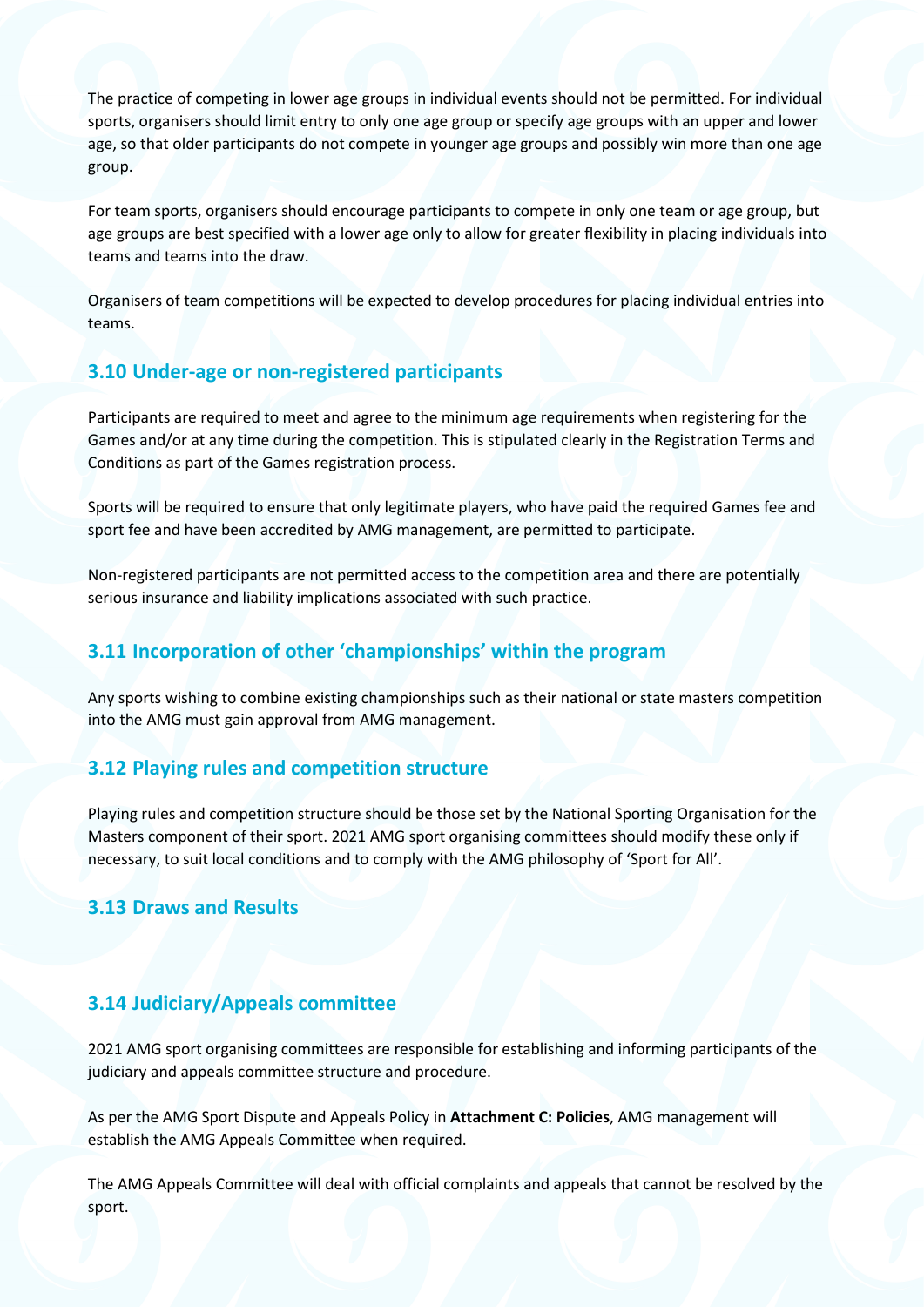### **3.15 Anti-doping policy**

Participants will be advised of the AMG Anti-Doping Policy and likely Anti-Doping testing arrangements if any, through the Registration Terms and Conditions as part of the Games entry form.

Please refer to the AMG Anti-Doping Policy in **Attachment C: Policies** for further information.

#### **3.16 Insurance**

Sports will be required to maintain Public Liability Insurance (to the level of \$20 million for any one occurrence) for the AMG period: 9 to 16 October 2021. Sporting organisations will be required to forward a Certificate of Currency as part of Critical Task 7.2

Some sports have a requirement for event licenses or temporary memberships at an additional fee to nonmembers of the National or State Sporting Organisation that will provide participants with Personal Accident Insurance to a level required by the National Sporting Organisation.

As stated in the 2021 AMG Registration Terms and Conditions, participants acknowledge and understand that they do not, as part of their registration fees, have any additional personal injury insurance or coverage provided by the Organisers. AMG recommends that all participants investigate the options of private health insurance coverage that may assist in covering costs incurred for unforeseen accidents and or injury.

## <span id="page-9-0"></span>**4 OPERATIONS**

### **4.1 Medical coverage**

The 2021 AMG sport medicine program will be managed by AMG Management in collaboration with the Sport Convenors. The AMG management team will partner with a Sport Medicine Provider to implement the sport medicine program.

Sporting organisations will provide their sport medicine coverage requirements as part of Attachment A: Critical Tasks. The AMG management team and sporting organisations will collaborate to ensure that appropriate coverage is provided.

Please refer to clause 12 of your 2021 AMG Sport Agreement for further information.

#### **4.2 Merchandise and uniforms**

#### 4.2.1 Merchandise

The AMG has engaged Sports Centre as the official merchandise partner for the Games. The main merchandise store will be located in Games Central. Sports may be required to facilitate official merchandising pop-up activities and will not be permitted to produce and/or sell or give-away any merchandise relating to the Games and its activities prior to and during the Games.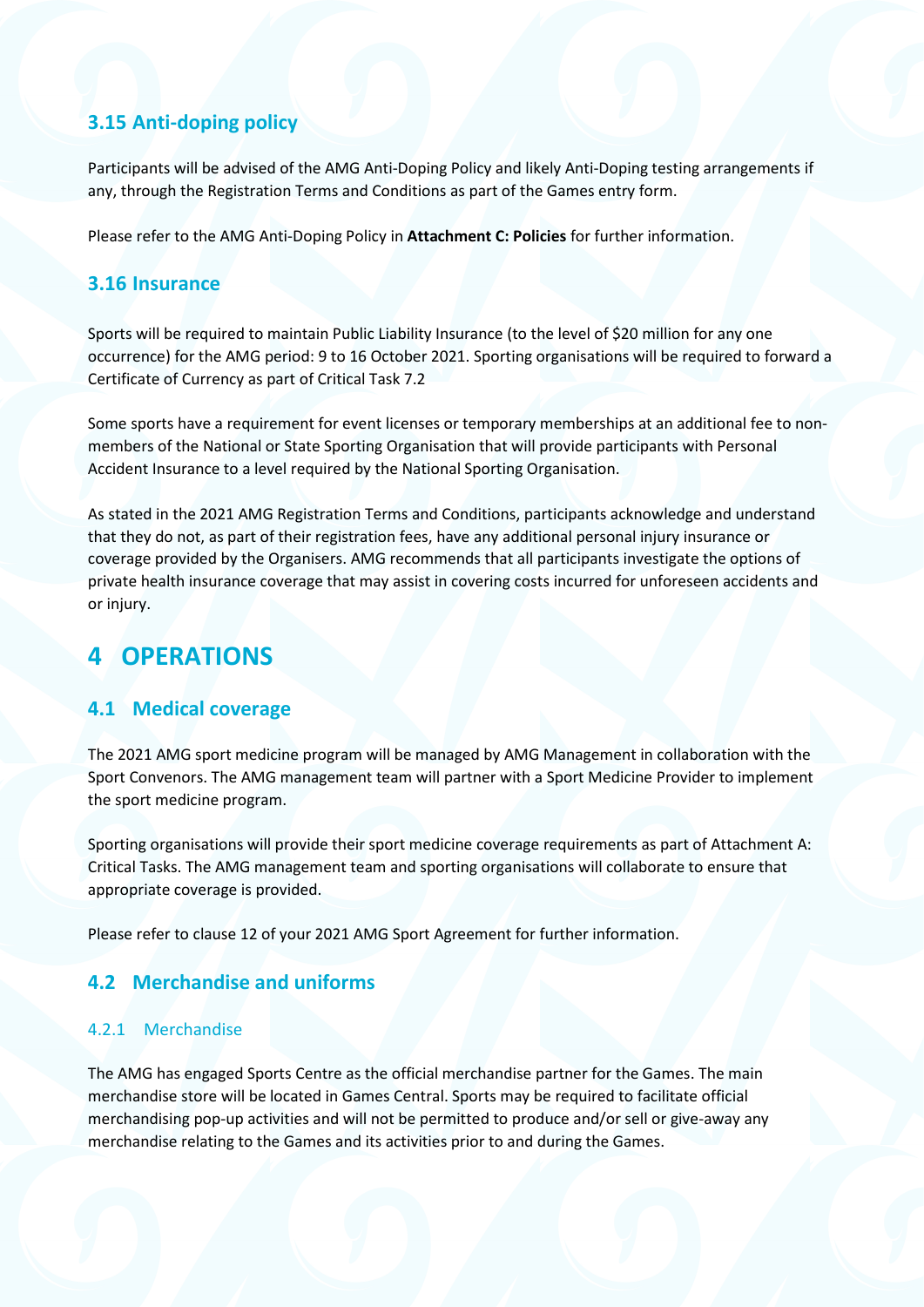Sport-specific AMG merchandise will be supplied by Sports Centre. Sporting organisations may sell club/association only branded merchandise at the Games venue with AMG approval, as per the 2021 AMG Sport Agreement.

#### 4.2.2 Uniforms

Sport convenors and volunteers will be provided with an AMG uniform for wearing during the Games. Sizes will be requested via online form at a later date.

Participants and teams may be permitted to use the AMG logo on competition uniforms **only** with written approval from AMG management. Competition uniform refers to individual or team uniform that is worn by participants whilst competing in their chosen event/s. This does not include team wear (or other goods) worn or used outside of competition and when travelling, including but not limited to polo shirts, jackets and caps. All logo usage on competition uniforms must adhere to the AMG Logo Use Guidelines and be approved by AMG management. Sports Centre provides an AMG teamwear and competition uniform service, and participants and teams are encouraged to contact them for a quote.

### **4.3 Medals and additional trophies**

The 2021 AMG medal will be designed and distributed by AMG management. Sports will be responsible for providing medal requirements through the submission of Critical Tasks.

Please refer to **Attachment A: Critical Tasks** and AMG Medal Policy in **Attachment C: Policies** for further information.

### **4.4 Look and signage**

AMG management will provide Games branded venue entry signage for each sport venue. The location of signage installation will be identified in conjunction with the sporting organisation as part of the venue audit. This will be delivered and installed prior to the commencement of sporting competition as scheduled by AMG management.

Sporting organisations may develop additional signage at their own cost, all designs must be approved by the AMG General Manager.

### **4.5 Emergency management**

AMG management will be responsible for risk and emergency management planning for the Games. To supplement this, the sporting organisations will be required to provide sport-specific emergency plans as part of the critical tasks found at **Attachment A: Critical Tasks.**

#### 4.5.1 Emergency management plan

The sporting organisations will be required to submit an emergency management plan (including evacuation plan as part of Critical Task 5.1.

#### 4.5.2 Inclement weather policy and contingency plan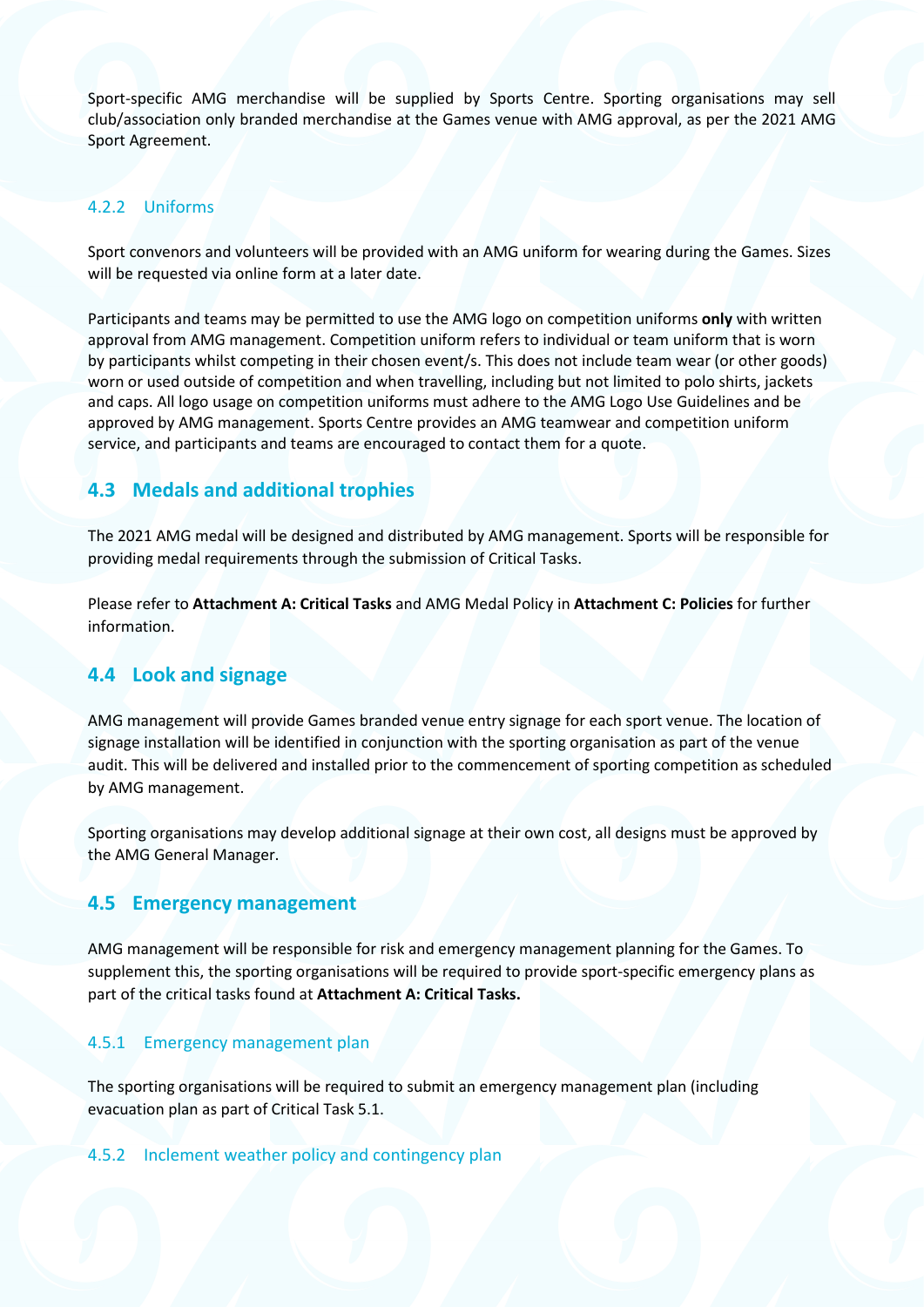The sporting organisations will be required to submit an inclement weather policy and contingency plan as part of Critical Task 5.2.

### 4.5.3 COVID-safe plans

Planning for the 2021 AMG will be in line with advice from the Chief Health Officer. As such, the 2021 AMG will develop an overall Games COVID-Safe plan and adhere to any WA Government rules for WA Government issued regulations and restrictions regarding COVID-19.

The sporting organisations and venues are also expected to adhere to any WA Government issued regulations and restrictions regarding COVID-19. They will also be required to submit COVID-Safe plans as part of critical task 5.3, with revisions made in line with any changing advice from the Chief Health Officer.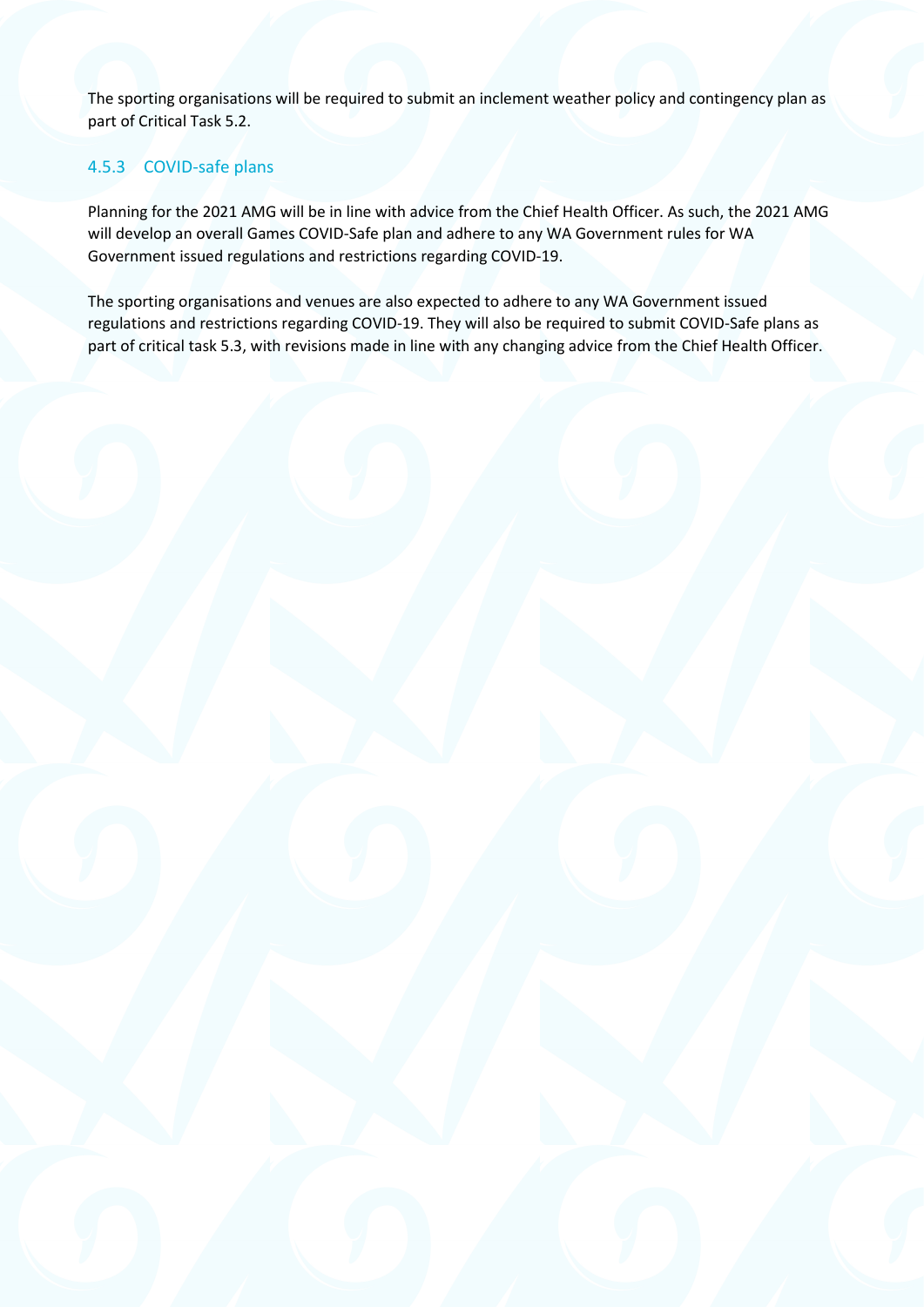## <span id="page-12-0"></span>**5 REGISTRATION AND ACCREDITATION**

### **5.1 Games registration phases and fees**

| <b>Games Participant Fees</b>                                    |                                                |  |  |
|------------------------------------------------------------------|------------------------------------------------|--|--|
| Competitor- Gold Entry: 18 January - 30 April 2021               | \$115 + benefits per person                    |  |  |
|                                                                  | \$105 + benefits per person (70+<br>years old) |  |  |
|                                                                  | \$115 per person                               |  |  |
| Competitor- Early Bird Entry: 1 May - 30 July 2021               | \$115                                          |  |  |
|                                                                  | $$105 (70+ years old)$                         |  |  |
| Competitor-Final Registration Entry: 31 July - 10 September 2021 | \$145 per person                               |  |  |
|                                                                  | \$135 per person (70+ years old)               |  |  |
| Non-playing official (Coach, Team Manager, Team Umpire/Referee,  | \$75 per person                                |  |  |
| Trainer)                                                         |                                                |  |  |
| Supporter                                                        | \$40 per person                                |  |  |

The official close of registrations is 10 September 2021. AMG management encourages sports that can remain open post this date to do so if manageable. Sports that wish to keep their registrations open longer must advise AMG management.

Team sports may opt to close team nominations prior to registrations closing to ensure teams are filled at close of registration. Sports who wish to do so must seek approval from AMG management. Once registrations are complete, sport programs, including draws/fixtures, can be drafted, finalised and published.

Please refer to clause 6 of the 2021 AMG Sport Agreement for further information.

### **5.2 Sport fee and competition budget**

A sport entry fee has been set by the sport with approval from AMG management, which will reflect the usual cost of participation in a major national event in the sport.

Sport budgets were submitted as part of the Application for Inclusion (AFI) and written approval sent to Sport Convenors from AMG management. AMG Sport Coordinators will assist Sport Convenors in tracking and forecasting sport budgets. A final budget summary will be required with the final report.

Please refer to clause 7 of the 2021 AMG Sport Agreement for further information.

### **5.3 Sport fee payments**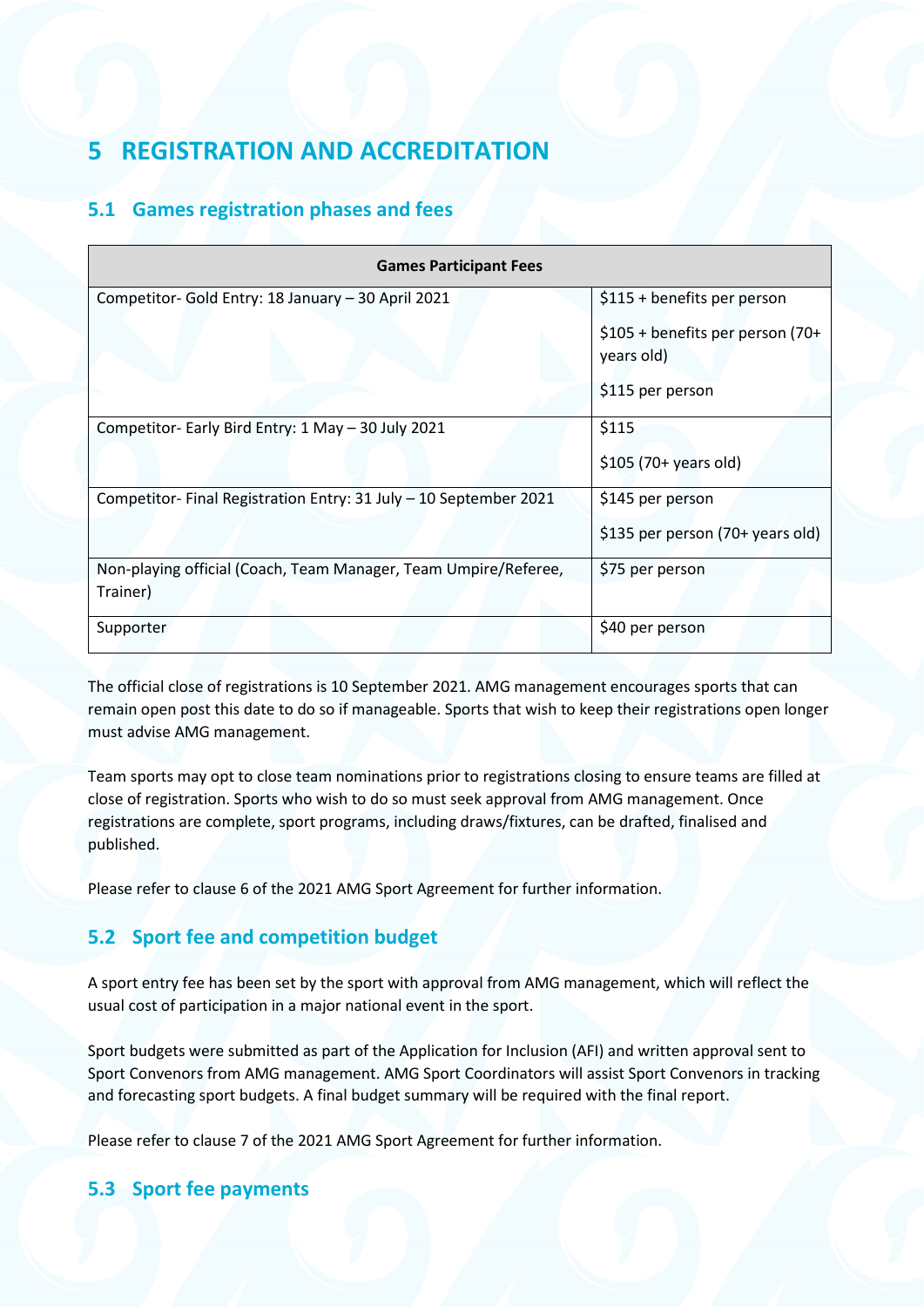Sport fees are collected through the 2021 AMG Registration System hosted by Fusesport. These will be distributed as per the 2021 AMG Sport Agreement.

Please refer to clause 7 of the 2021 AMG Sport Agreement for further information.

### **5.4 Cancellation and refund policy**

AMG has thoroughly reviewed its Cancellation and Refund policy in response to the ongoing COVID-19 pandemic.

In summary, the following new regulations apply:

- Should the 2021 AMG be cancelled due to the impacts of COVID-19 or government issued travel restrictions, a full refund will be granted to participants.
- All requests for refund due to Government issued travel restrictions will be granted to participants and a full refund will be issued and the administration fee waived.

Please refer to **Attachment C: Policies** for the full Cancellation and Refund policy.

## <span id="page-13-0"></span>**6 WORKFORCE**

AMG management are responsible for the delivery of the overall AMG Volunteer Program which supports the delivery of the Games. As part of this, the sporting organisations will be responsible for recruiting and managing sport-specific volunteers, with the support of AMG management. Sport volunteers will be uniformed and trained in alignment with Games volunteers. The sporting organisations will provide volunteer headcounts through critical task 4.4.

## <span id="page-13-1"></span>**7 MARKETING AND COMMUNICATIONS**

### **7.1 AMG marketing plan**

AMG management are responsible for the development of the overall marketing plan. An inside-out approach to marketing will be adopted to build momentum, grow the audience and ultimately drive registrations.

Communication with and engagement of the masters sport community to harness enthusiasm and generate momentum from the 'inner circle' will be vital to the successful promotion of the event. Past participants and team managers will be targeted as a priority through the AMG's owned channels (organic social media, eDM and website) encouraging them to enter early and act as ambassadors amongst their networks to help drive registrations.

Digital advertising, PR and traditional media, influencers / ambassadors and partner networks will also be utilised to work outwards from the inner circle and reach and convert new audiences, with a focus on WA. The digital advertising strategy will target past and new participants based on demographic, geographic, interests (e.g. sport, travel etc), behaviour and look-alike data. This is informed by audience insights gathered from our database, website, Google, Facebook and the 2021 digital advertising campaign.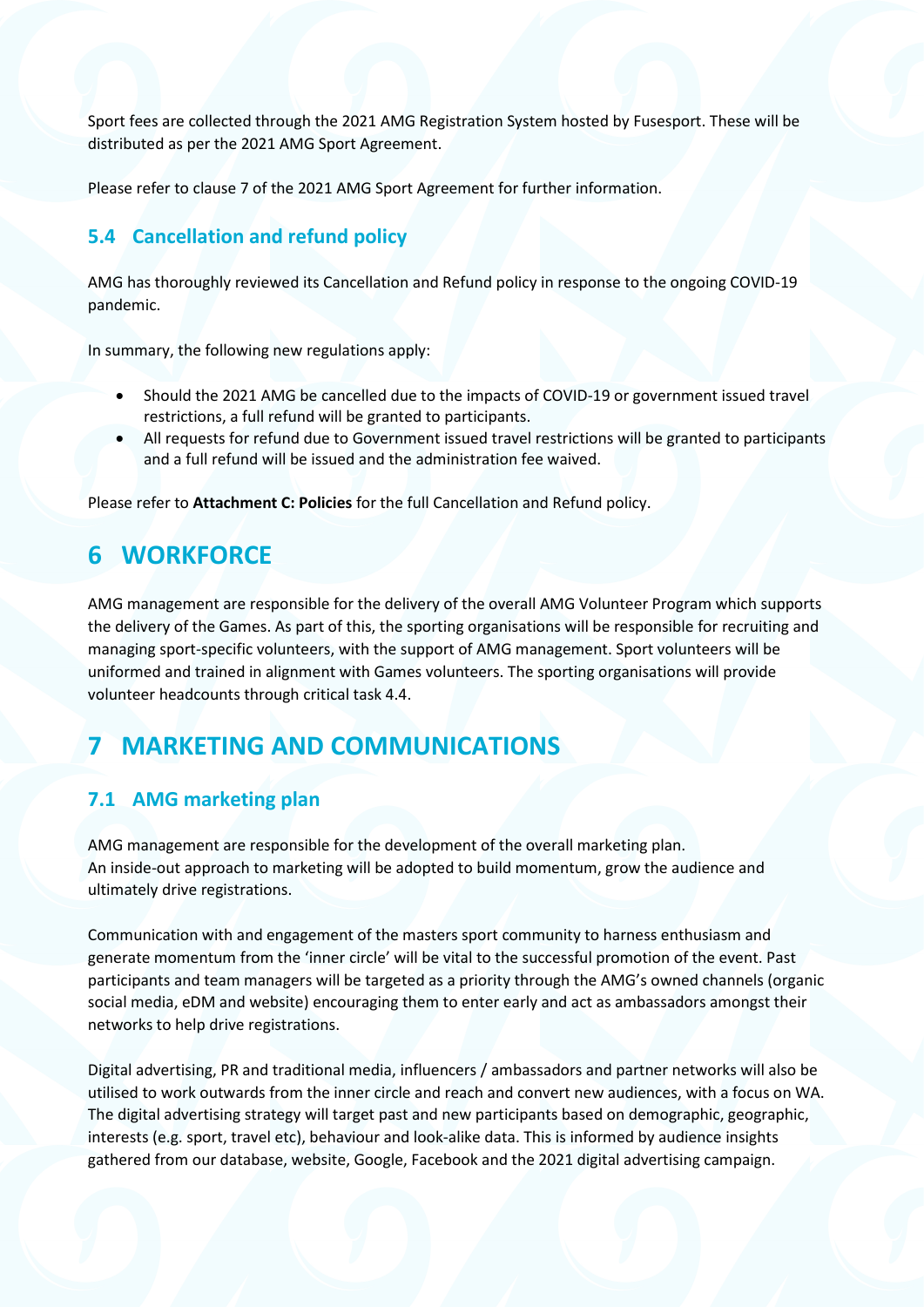### **7.2 Sport specific marketing plans**

Each sport will also be required to develop and implement a sport-specific marketing plan to drive AMG awareness and registrations within their own networks. In previous AMGs, effective implementation of a sport's marketing plan has led to higher participant numbers. The AMG encourages sports to utilise their social media platforms, eDM and website to promote their sport to existing member databases. The AMG will at key milestones provide content to sports to assist in amplifying Games messages. Sports may also request sport-specific marketing collateral or content from the AMG for particular events or campaigns. The AMG also has printed assets such as event posters and postcards that may be requested, as well as the use of pull up banners and the AMG countdown clock for use at sport events.

### **7.3 Games logo and trademarks**

AMG management will collaborate with the sporting organisations to promote the Games to prospective participants through the channels available to them. Approval is required when using or reproducing the Games logos or trademarks.

Please refer to **Attachment B: 2021AMG Style Guide (for sport)** for more information.

## <span id="page-14-0"></span>**8 GAMES CENTRAL**

One of the highlights of the Australian Masters Games is 'Games Central', bringing together participants from all sports.

In 2021, the AMG management will be putting a West Australian twist on the traditional Games village concept and doing things a little differently.

Located right in the heart of Perth's CBD, Games Central will deliver:

- the Games Accreditation Centre where participants collect their accreditation pass and Games kit bag
- a visitor information service
- a Games merchandise store (noting some satellite stores will also be in operation at sports venues)
- a medal engraving service
- customer service desk and lost property

Plus the AMG will be partnering with surrounding venues to ensure a distinctive social experience for every day of the Games.

## <span id="page-14-1"></span>**9 SOCIAL PROGRAM AND SPECIAL EVENTS**

AMG management will coordinate the following special events as part of the Games:

- Opening Ceremony on Saturday 9 October 2021 Optus Stadium
- Mid-week social function on Wednesday 13 October COAST Port Beach
- Closing Ceremony on Saturday 16 October WA Museum Boola Bardip

These events are open to all AMG-accredited persons (participants, officials, accompanying persons and workforce.) Sports are required to conclude competition by 5.00pm on special event days.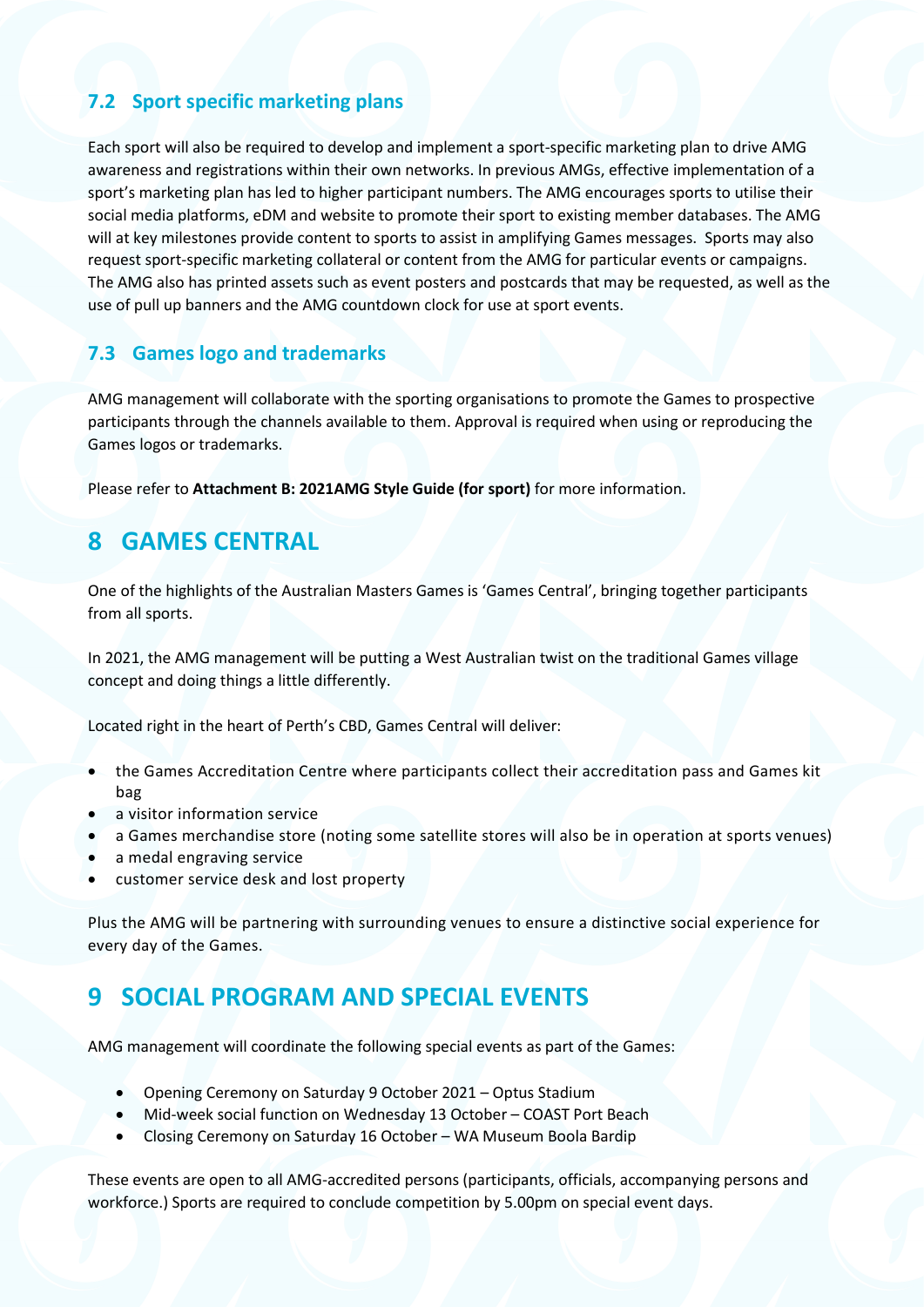Sports are encouraged to have their own sport-specific function for participants, volunteers and organisers. In previous years these social functions have been highly successful and created a festival-like atmosphere. Sports are free to conduct this social function in a format and venue of their choice as long as it does not coincide with official AMG special events as outlined above. Sports may charge additional fees for sportspecific social functions as part of the sport registration form in the Games Registration Information. Sports are required to communicate social function details to AMG management via critical task 4.1.

## <span id="page-15-0"></span>**10 SUMMARY**

Sports included in the AMG program will be expected to comply with these guidelines, as well as their 2021 AMG Sport Agreement. Any changes required due to the particular circumstances of a sport must be negotiated with AMG management and confirmation in writing of the agreed position must be provided before proceeding with alternative arrangements.